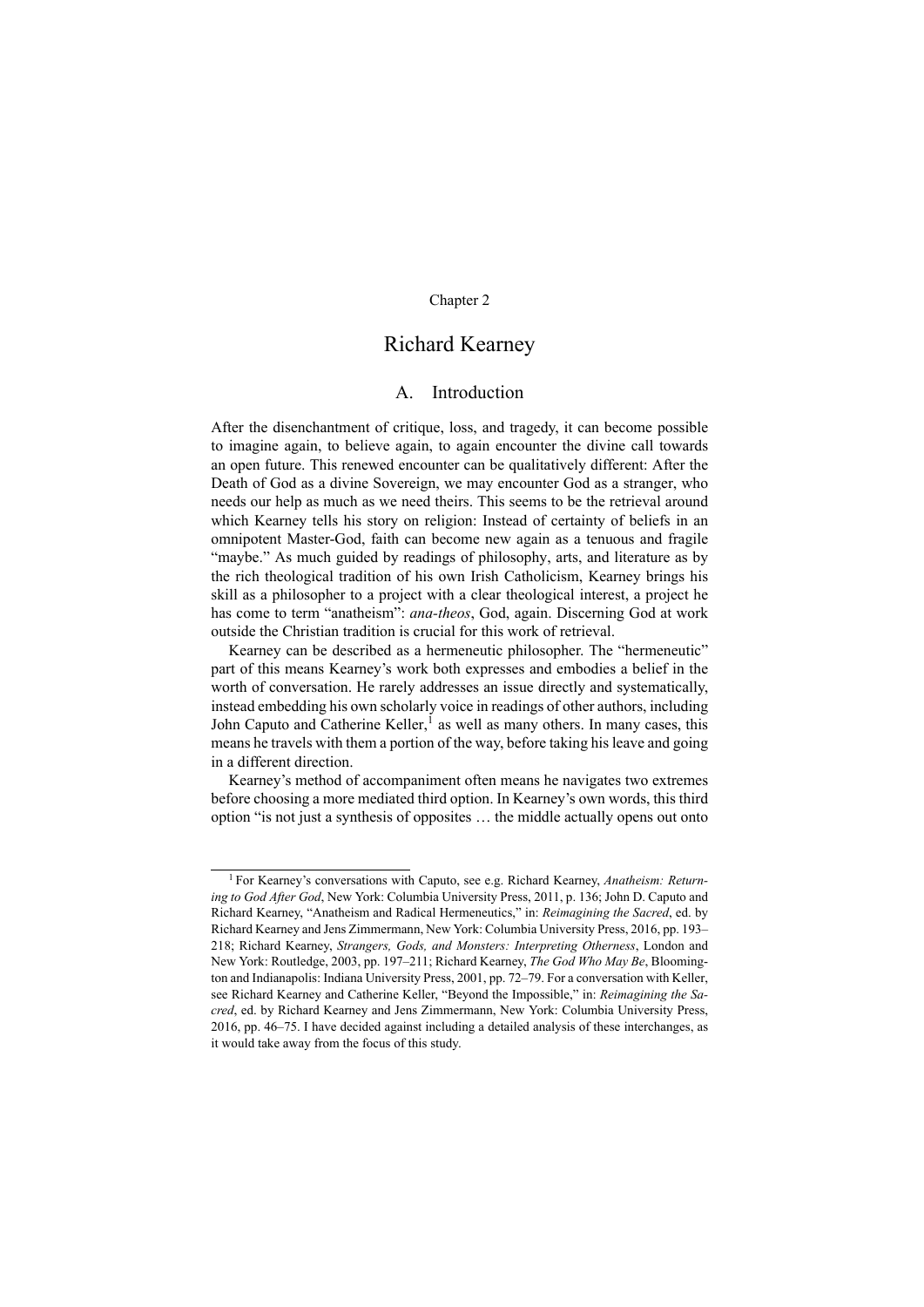a new path."<sup>2</sup> As this new path is frequently again an accompaniment of further thinkers, it is often difficult to pinpoint precisely where Kearney stands himself. This will become particularly clear below, as Kearney attempts to navigate his loyalty to both Emmanuel Levinas and Paul Ricoeur.<sup>3</sup> While I will indicate the authors and works he draws on where appropriate, discernment of the precise relation of Kearney's interpretation to the author he is conversing with is not the goal of this work. I will thus attempt to present Kearney's own voice as clearly as possible throughout this chapter, accepting that this inevitably does some violence to his hermeneutic style.

Of the many authors Kearney converses with throughout his texts, Paul Ricoeur stands out both as a significant conversation partner and a crucial influence. Kearney describes himself as "closer to Ricoeur than to any other philosopher," though insists he is not a "disciple" of Ricoeur's, if mostly because hermeneutic philosophy means there cannot be a Ricoeurian "school."<sup>4</sup> Particularly important in light of Kearney's later thoughts on religion, it appears to me, is Ricoeur's idea of "the world of the text."<sup>5</sup> The world of a text is not merely the historical context or psychological life of its author, but the "sort of being-in-the-world unfolded in front of the text."<sup>6</sup> The text proposes a *possible* world: "Fiction and poetry intend being, but not through the modality of givenness, but rather through the modality of possibility."<sup>7</sup> A fictional narrative, or indeed a religious one, can be "true" if it refers as a whole to a possible world that is revelatory about the world we live in. The issue or truth of the text is thus "the proposition of a world that in the biblical language is called a new world, a new covenant, the kingdom of God, a new birth."<sup>8</sup>

As a philosopher, Kearney employs readings of classical theological dogmata or biblical texts less as stand-alone analyses than as illustrations of his philosophical arguments. I will attempt to reflect this by foregrounding his philosophical discussions and presenting the more theological elements towards the end of a section, when the philosophical stakes have been established, as "figurations."

Kearney's work on religion can primarily be found in his more recent works, such as *The God Who May Be* and *Anatheism*. Their evocative style and more associative argumentation appear to set them apart somewhat from his earlier work, leading Kevin Hart to describe *The God Who May Be*, for example, as a "series

<sup>2</sup> Richard Kearney, *Navigations: Collected Irish Essays 1976–2006*, Dublin: Lilliput Press, 2006, p. 380.

<sup>3</sup> See pp. 84–92.

<sup>4</sup> Kearney, *Navigations*, p. 378.

<sup>5</sup> Paul Ricoeur, *Figuring the Sacred: Religion, Narrative, and Imagination*, ed. by Mark I. Wallace, trans. by David Pellauer, Minneapolis: Fortress Press, 1995, p. 41.

<sup>6</sup> Ibid., p. 43.

<sup>7</sup> Ibid.

<sup>8</sup> Ibid., p. 44.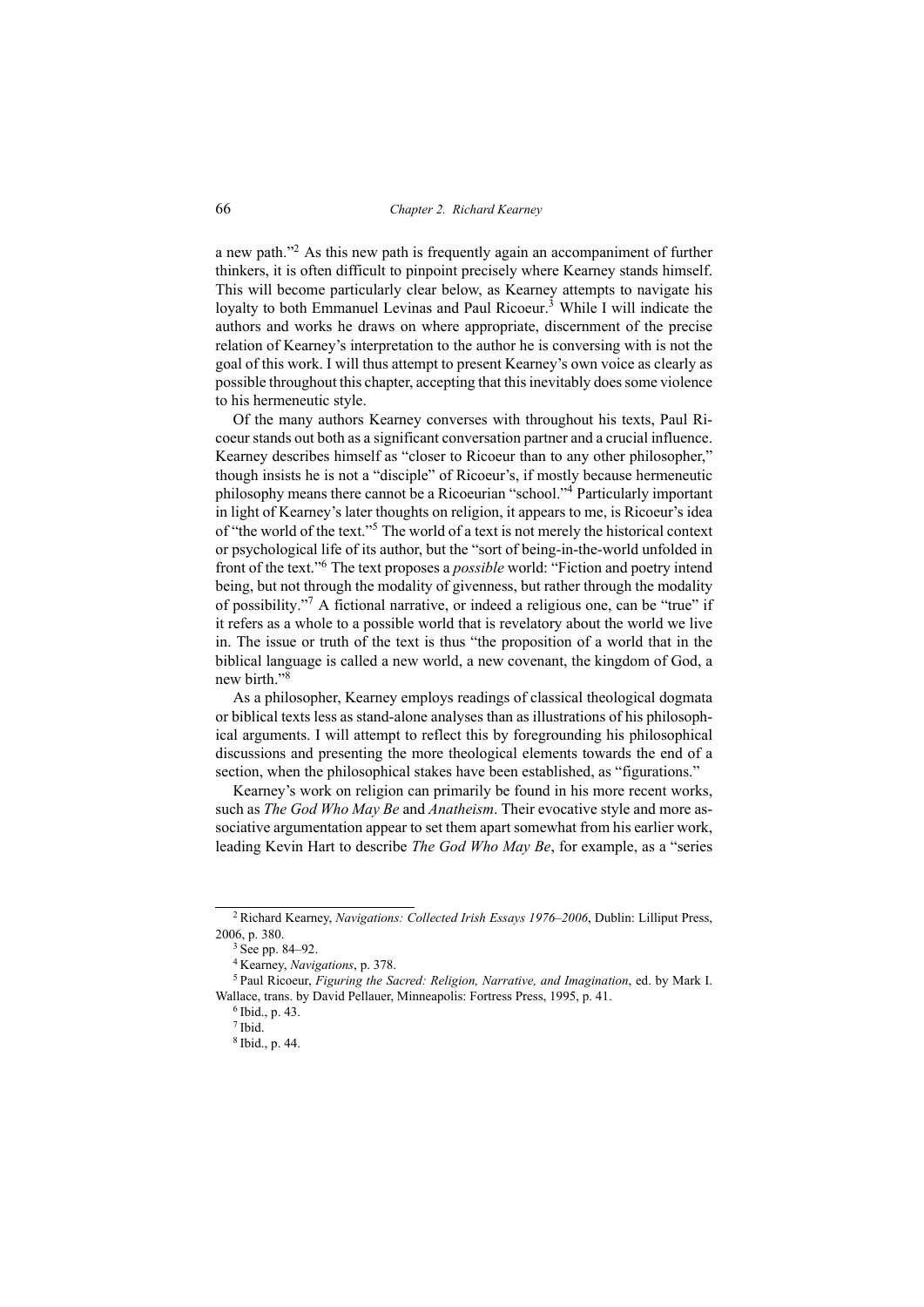of suggestive papers" rather than a rigorous argument.<sup>9</sup> However, many of the central themes in Kearney's work on religion are already apparent in his earlier, more generally philosophical or literary works, such as *Poetique du Possible*, *The Wake of Imagination*, *Poetics of Modernity*, or *Postnationalist Ireland*. They thus continue to form the background and philosophical backbone of his more recent studies. This is reflected in the organization of this chapter.

In the next section of this chapter, I will thus explain three aspects of Kearney's work that may prove fruitful for meeting what I have called the "anarchy" of religious difference. First, I will discuss Kearney's take on narrative imagination and narrative identity. While his most elaborate discussions of these themes are not primarily interested in religion, they influence his understanding of religion in his more recent work significantly, and offer us profound readings of imagination and the formation of collective identity in their own right. Then, I will discuss Kearney's recent case for a kind of Christianity he calls "anatheist," in which the affirmation of faith is deeply conditioned by the negation of loss and critique. Third, I will discuss Kearney's discussions of hospitality and the encounter with the stranger as a quintessential moment of Christianity. In section C, I will survey what Kearney has himself written about religious diversity and interreligious encounter, again in three steps: first, Kearney's specific comments on an experience of interreligious dialogue and on Islam; second, his characterization of the interreligious as a kind of hospitality; and third, his affirmation, in his own vocabulary, of a theology of religious pluralism.

#### B. Resources

#### *I. Narrative Imagination*

I will start this investigation by discussing Kearney's understanding of narrative, imagination, tradition, and identity. Although, as I noted above, religion does not feature prominently in these analyses, Kearney's understanding of narrative collective imagination and tradition not only underlies and informs his work on religion, but also offers significant resources for the main concerns of this study.<sup>10</sup>

<sup>9</sup> Kevin Hart, "Mystic Maybes," in: *After God: Richard Kearney and the Religious Turn in Continental Philosophy*, ed. by John Panteleimon Manoussakis, New York: Fordham University Press, 2006, pp. 208–221, p. 211.

<sup>&</sup>lt;sup>10</sup> I hesitate to identify Kearney's approach as a "narrative theology." According to Ronald Michener, narrative theology, also known as postliberal theology, is associated with theologians Hans Frei and George Lindbeck, but is also a broader "loose connection of narrative theological interests" concerned with "the renewal of Christian confession over theological methodology." It "reject[s] efforts to modernize Christian doctrines to make them palatable to contemporary scientific or rational mindsets" and "stresses the narrative of scripture along with the community of the church and its practices." Other authors include William Placher and Stanley Hauerwas. Ronald T. Michener, *Postliberal Theology: A Guide for the Perplexed*, London and New York: Bloomsbury, 2013, pp. 3, 4.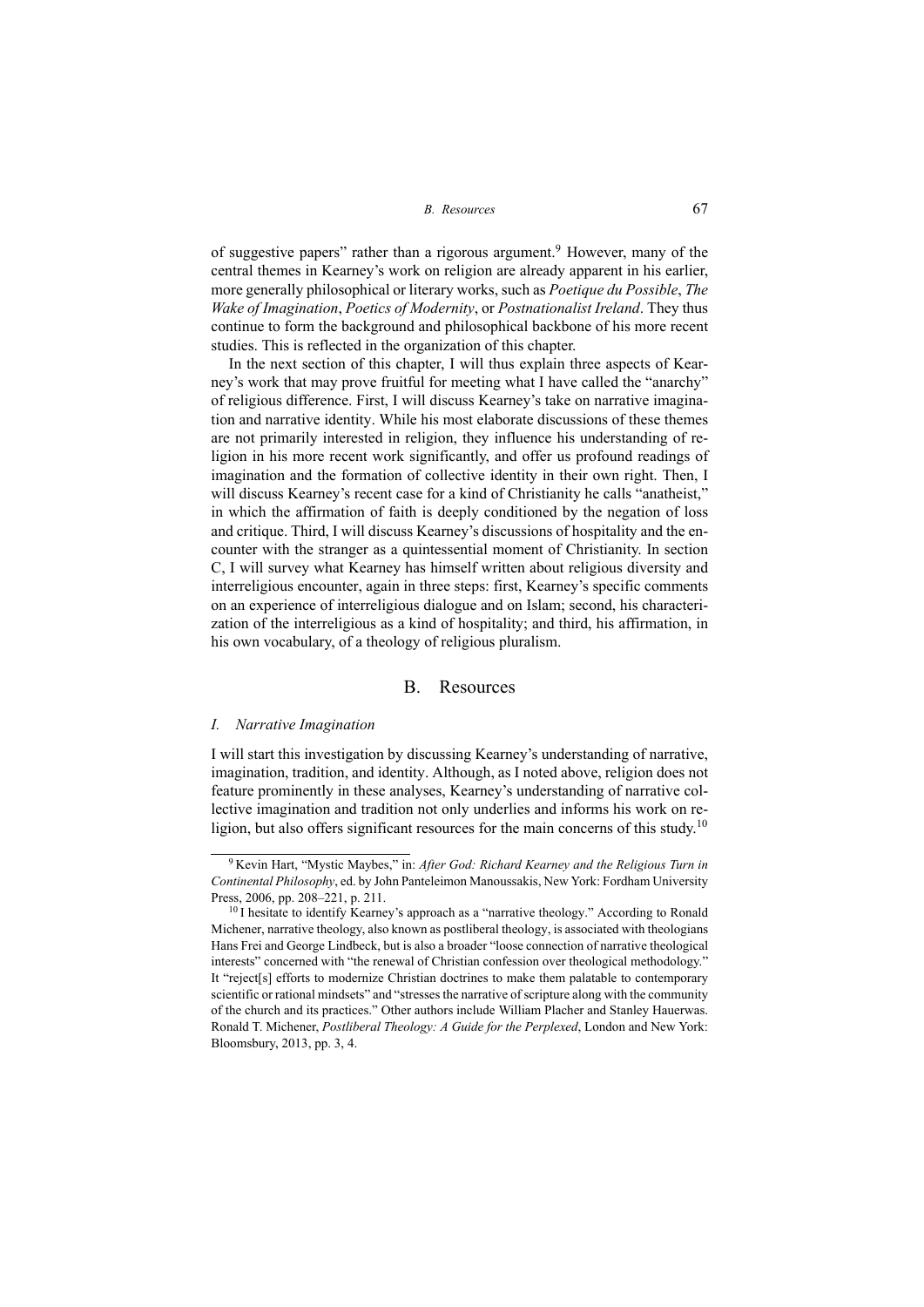After establishing Kearney's interpretation of narrative imagination as a mediation of past, present, and future, always guided by ethical concerns, I will look at how this becomes deepened in his work on Ireland, zooming in on questions of national belonging and the role of otherness in the narrative construction of identity.

### *1. A Wake for Imagination?*

In his 1988 *The Wake of Imagination*, Kearney traces various iterations of concepts of imagination in Western culture. He does so in a journey from antiquity through postmodernity, guided by the search for a retrieval of imagination after "the postmodern deconstruction of the humanist subject and its pretentions to mastery."<sup>11</sup> The title is a play on words: On the one hand, Kearney wonders if the omnipresence of prefabricated images in postmodernity has caused the death of imagination, occasioning a "wake" or vigil to mourn its passing. On the other hand, however, postmodernity's loss of inherited certainties may set imagination loose in a renewed manner, making possible "an *other* kind of *poiesis* – alternative modes of inventing alternative modes of existence."<sup>12</sup> In this sense, Kearney suggests we follow in the "wake" or turbulent trail behind it, perhaps even its awakening.

Kearney finds three fundamental paradigms of the imagination in Western intellectual history. Each has its limitations, but also offers something we can learn. Premodern imagination, Kearney explains, was predominantly *theocentric*, with the author primarily functioning as an anonymous craftsman. From this, we may learn that "imagination is always a response to the demands of an other existing beyond the self."<sup>13</sup> Modern imagination, in contrast, was largely *anthropocentric*, viewing imagination as the autonomous expression of the artist. From this, Kearney draws a warning not to "abdicate a personal responsibility for invention, decision and action."<sup>14</sup> Postmodern imagination, finally, is *ex-centric*, with the artist as a "*bricoleur*: someone who plays around with fragments of meaning which he himself has not created."<sup>15</sup> From this we can learn that "we are living in a common Civilization of Images – a civilization which can bring each one of us into contact with each other even as it can threaten to obliterate the very 'realities' its images ostensibly 'depict.'"<sup>16</sup>

A precise discussion of Kearney's potential relation, challenge, and contribution to postliberal theology is beyond the scope of this work. See also note 92 on p. 127. See also Ricoeur's discussion of narrative theology in Ricoeur, *Figuring the Sacred*, pp. 236–248.

<sup>11</sup> Richard Kearney, *The Wake of Imagination*, London and New York: Routledge, 1988, p. 387.

<sup>12</sup> Ibid., p. 33.

<sup>13</sup> Ibid., p. 390.

 $14$  Ibid.

<sup>15</sup> Ibid., p. 13.

<sup>16</sup> Ibid., p. 390.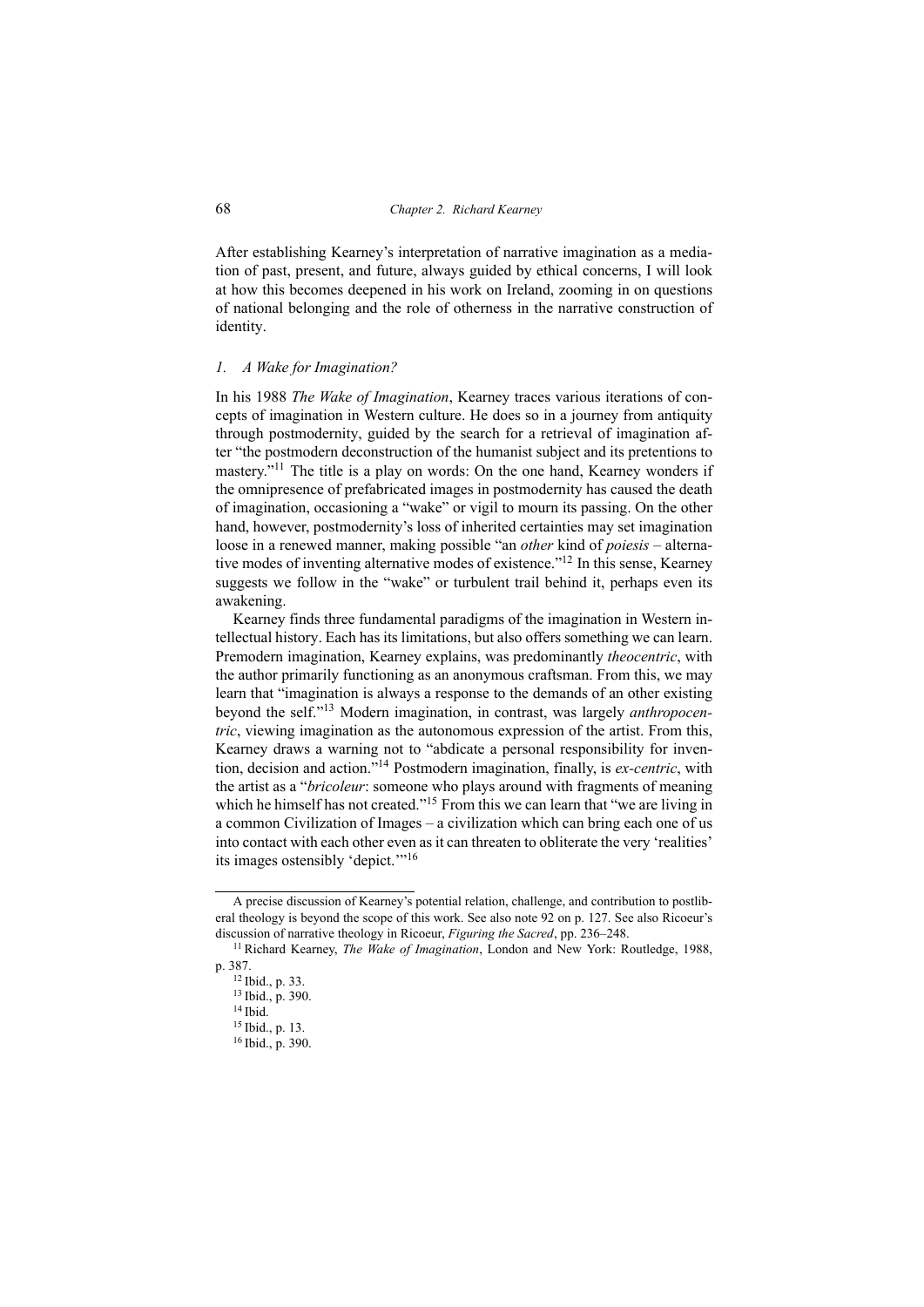We can already see here a prefiguration of the structure of his later anatheism project, which I will discuss below: Kearney hopes that a "postmodern imagination," though it appears a contradiction in terms, may retrieve an imagination not held hostage to either divine or human mastery. Postmodernity as "the end of modernity" may hold "a possibility of rebeginning,"<sup>17</sup> a hope for "preserving, through reinterpretation, the functions of narrative identity and creativity."<sup>18</sup>

At stake in this retrieval of imagination is thus, in addition to an attention to *otherness* inspired by the premodern paradigm, also a retrieval of the human and the subject prominent in the modern paradigm. While the postmodern "decentering" of the anthropocentric "productive" imagination of modernity may have quite salutary effects if it breaks egological mastery, Kearney continues to insist on the possibility of "a properly *human* imagination."<sup>19</sup> The subject must be retained, in some way, Kearney argues, because of ethical concerns: Only a self can make an ethical stand and respond to the call of the other.

The intertwinement of a human imagination, which retains an intentional subjectivity, with an attentiveness for the call of the other, which reaches us from beyond that intentional horizon, remains an important theme in Kearney's work. I will discuss this dynamic in greater detail below.<sup>20</sup> For now, I just want to stress that Kearney sees in the moral call from the other, from the *face* of the other, the potential for a break in the postmodern culture of images. It delimits the "postmodern logic of interminable deferment and regress, of floating signifiers and vanishing signifieds."<sup>21</sup> Instead of dulling our imagination, the call of the other reaches through the image on the screen, reinserting a sense of relationship between self and other. "Even in those televisual images which transmit events from the furthest corners of our globe, we are being addressed, potentially at least, by living others."<sup>22</sup>

So the retrieval of imagination Kearney is looking for would serve to counteract the postmodern potential for nihilism on at least two counts: It reinstates a sense of self, and it reinstates an attentiveness to the reality of suffering of the other. Neither washes out the other. Further, imagination serves to "*imagine* that the world as it is could be *otherwise*," to dream of a future that is not yet but is possible: It is a "poetics of the possible."<sup>23</sup> A postmodern imagination would, on the one hand, function as a force for empathy with the concrete other, while on the other hand imagining "the transformation of our social existence."<sup>24</sup> It is

<sup>22</sup> Ibid., p. 388.

<sup>17</sup> Ibid., p. 27.

<sup>18</sup> Ibid., p. 32.

<sup>19</sup> Ibid., pp. 360–361.

<sup>20</sup> See pp. 84–92.

<sup>21</sup> Kearney, *The Wake of Imagination*, p. 361.

<sup>23</sup> Kearney, *The Wake of Imagination*, p. 371; cf. Richard Kearney, *Poétique du Possible: Phénoménologie Herméneutique de la Figuration*, Paris: Beauchesne, 1984.

<sup>24</sup> Kearney, *The Wake of Imagination*, p. 387.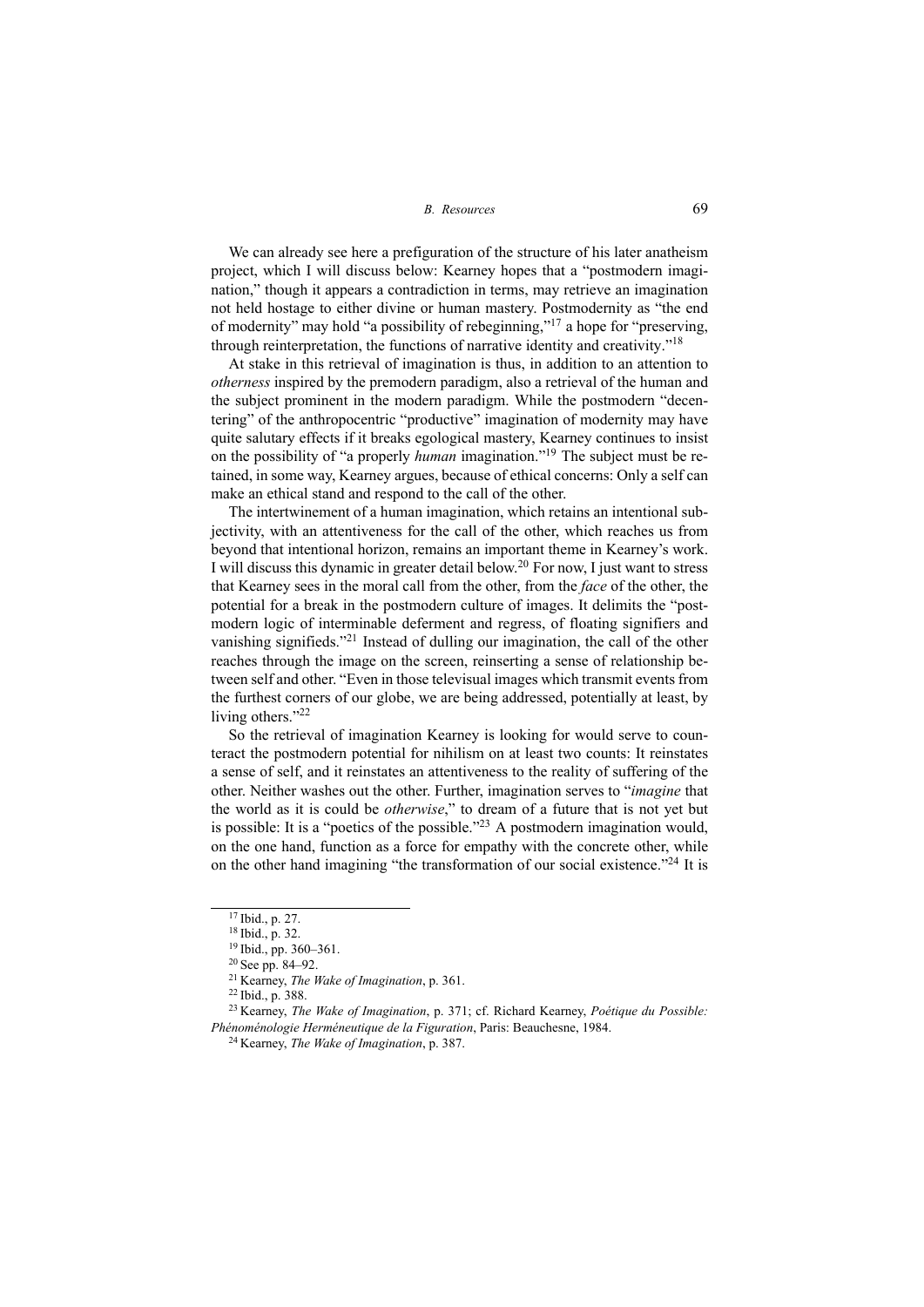thus both guided by the *reality* of human suffering and the *possibility* of a wholly different future.

This work of a postmodern imagination has important political implications, Kearney remarks in a longer endnote. Drawing on Michel Foucault, François Lyotard, and Julia Kristeva, Kearney contends his retrieved postmodern imagination "marks a radical challenge to the conventional models of political power as 'sovereignty' – i.e. centralized nation-states and geo-political blocks. $^{225}$  A politics based on Kearney's postmodern imagination would involve "radical decentralization," and foster "difference, plurality and otherness." It would dismantle the center-periphery dichotomy and go beyond the nation-state. It would start with "particular commitments to 'local struggles," and renounce the "temptation to propagate a New Universal Theory," instead pluralizing and differentiating the activity of resistance.<sup>26</sup>

## *2. On Narrative*

For such a retrieval of imagination, Kearney finds *narrative* particularly apt. For an explication of this, Kearney draws strongly on Ricoeur's 1984–1988 *Time and Narrative* series and his 1990 *Oneself as Another*. In the former, Ricoeur had suggested that narrative offers a "refiguration of temporal experience,"<sup>27</sup> resulting in an "imperfect mediation between the three dimensions of expectation, tradition, and the force of the present." For Ricoeur, it is thus ultimately not philosophy but narrative and poetics that allow humanity to understand itself and the world it lives in. In Kearney's words, narrativity is "the universal desire to make sense of history by retelling the story of ourselves,"<sup>28</sup> forming the site "where the text of imagination interweaves with the context of history."<sup>29</sup>

This is not only a matter of the individual: Collective narratives and collective imagination shape, interpret, and make possible the way a society understands itself, others, and its history. Central to the narrating of history is the effort to give a place to the responsibility toward those who came before us, particularly those who have suffered and died. Neither the past, nor the future, in which this responsibility must find a place, is simply available: They must be imagined. Narrative imagination therefore functions to make present what is absent, standing for the past, through retrieval and testimony, or for the future, through emancipatory projection.<sup>30</sup>

<sup>25</sup> Kearney, *The Wake of Imagination*, 457n55f.

<sup>26</sup> Ibid., 458n55.

<sup>27</sup> Paul Ricoeur, *Time and Narrative, Volume 3*, trans. by Kathleen Blamey and David Pellauer, Chicago: University of Chicago Press, 1988, p. 3.

<sup>28</sup> Kearney, *Navigations*, p. 392.

<sup>29</sup> Ibid., p. xii.

<sup>30</sup> Richard Kearney, *Poetics of Modernity: Toward a Hermeneutic Imagination*, Atlantic Highlands: Humanities Press, 1995, p. 95.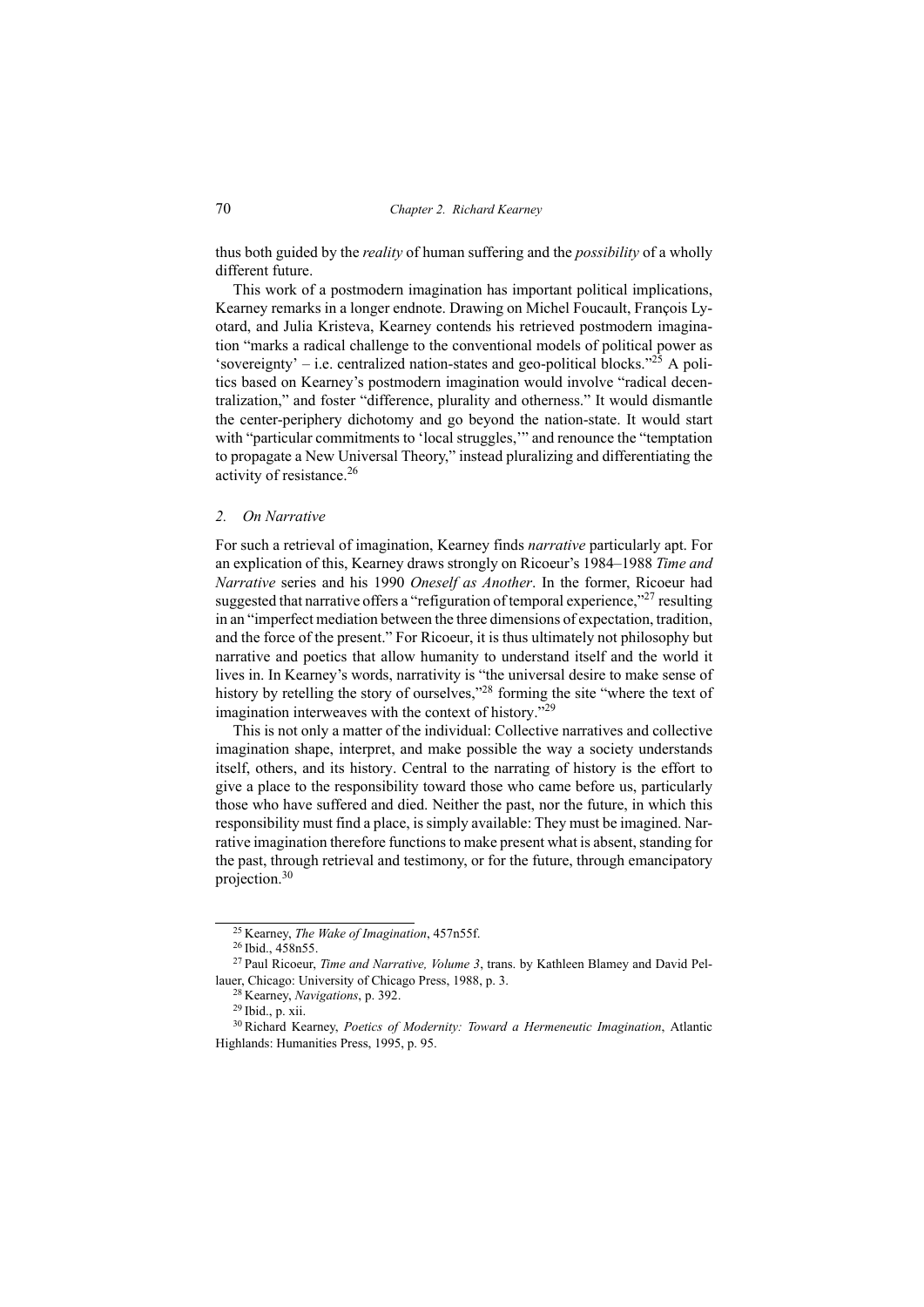This process of historical standing-for is marked by an ambiguity: While it must imagine the past to recall our debt, it has a "dual fidelity," both to the otherness of the past and to its relatability to a contemporary mindset.<sup>31</sup> Historical imagination attempts to make the past relatable "as" it really was, but this "as" stretches across both the correlation with the present, necessary for its relatability, and the respect for otherness required by the gravity and verity of historical events. This "as" is thus "a two-way trope of absence/presence."<sup>32</sup> The past is on the one hand narrated and reconstructed, enabling us "to see and hear things long since gone," but on the other hand, it has a "right" to "incite and rectify our narrative retellings of history."<sup>33</sup> On either side of this exists a danger: either to view the past merely as a playing field for contemporary imagination, or to "collapse into a literal belief," obviating the seeing-as into a mere seeing.<sup>34</sup>

A related tension appears in the function of "individuation": the duty to remember "the uniquely unique character" of specific historical events *while* threading them into collective storytelling. Terrifying massacres "cannot be explained away as cogs in some dialectical wheel."<sup>35</sup> On the other hand, a too radical version of this would allow the events to slip away entirely, becoming entirely unavailable to contemporary understanding: "[E]xplanation without imagination is ultimately inhuman, just as imagination without hope of explanation runs the risk of blind irrationalism."<sup>36</sup>

#### *3. Narrative Identity*

A further task of narrative imagination is its role in the narrative construction of identity. In his earlier works, Kearney primarily addresses this in the context of national, especially Irish, identity, but his discussions illuminate a more general hermeneutic structure that may be profoundly meaningful for questions of religious tradition or community as well and indeed substantially inform his later discussions of religious tradition.

In narrative identity, Kearney finds an understanding of identity that is more sensitive to "fundamental processes of socialization" than substantialist modernist notions of the subject or ego, without quite yielding to a dissolution of the self, which would threaten the self's ethical answerability as we saw above.<sup>37</sup> Ricoeur had noted that a notion of the self as the subject of a story "implies no

<sup>31</sup> Kearney, *Poetics of Modernity*, p. 95; cf. Richard Kearney, "Narrative Imagination: Between Ethics and Poetics," in: *Philosophy & Social Criticism* 21.5/6 (1995), pp. 173–190, p. 177. <sup>32</sup> Kearney, *Poetics of Modernity*, p. 96.

<sup>33</sup> Ibid., p. 95.

<sup>34</sup> Ibid., p. 96.

<sup>35</sup> Ibid., p. 97.

<sup>36</sup> Ibid., p. 98.

<sup>37</sup> Ibid., p. 99.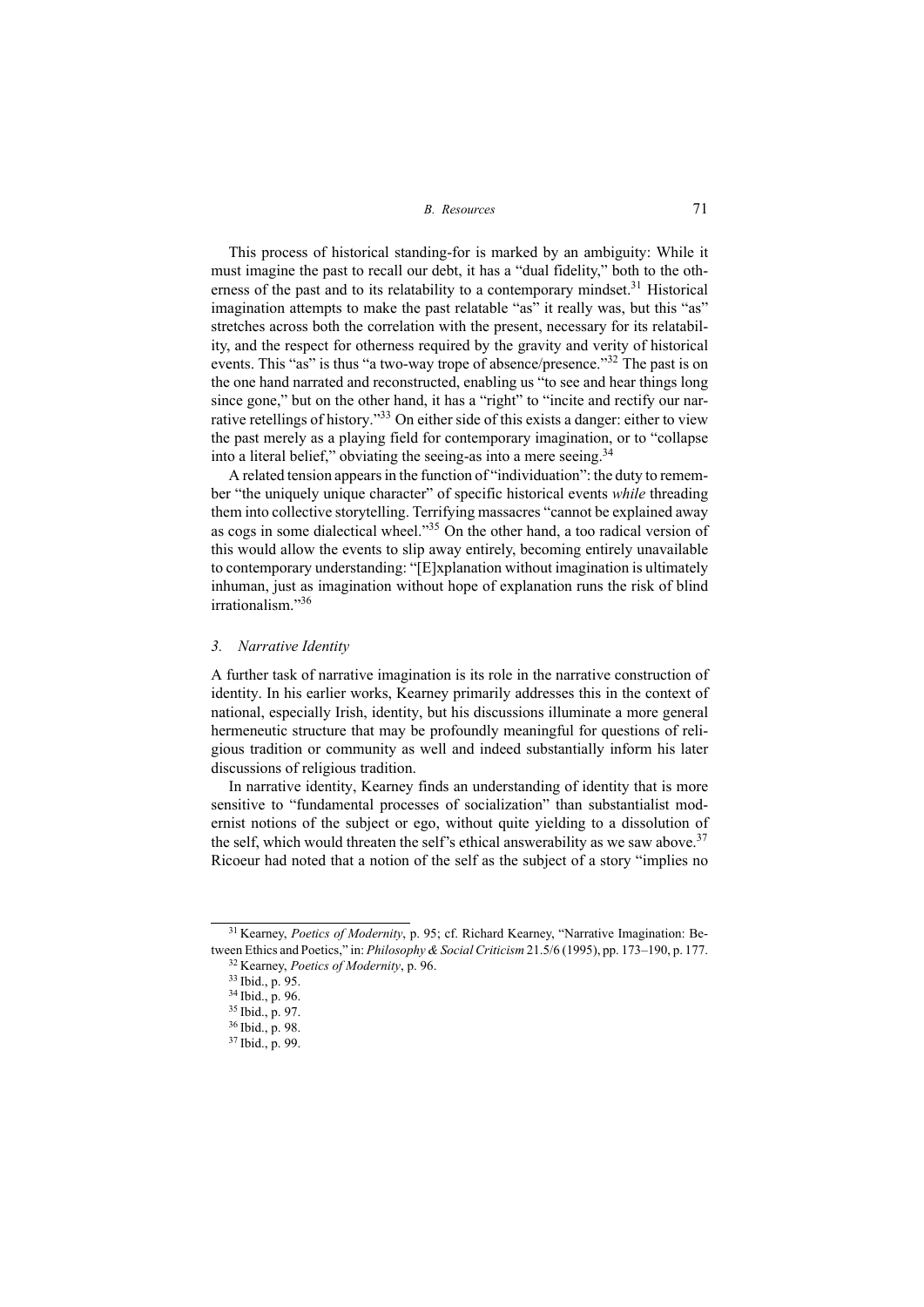assertion concerning some unchanging core of the personality."<sup>38</sup> Continuity is achieved by the story that ties a life or a community together. In this process of narrating, it is imagination that fills the role of synthesizing "the different horizons of past, present, and future."<sup>39</sup>

The narrative tradition we grow up in forms our starting point, individually as well as collectively; it forms our (pre)understanding of ourselves and the world.<sup>40</sup> However, Kearney stresses that narrative imagination is always also a dynamic process: Narratives not only interpret, but also reinterpret the past, releasing concealed possibilities, and can subject it to critical scrutiny in order to "wrest tradition away from the conformism that is always threatening to overpower it."<sup>41</sup> The formation and reformation of collective imagination is thus an unceasing process:

Every cultural narrative – be it a poem, play, painting, film, novel or political discourse – is in some sense a reinterpretation of its own history; an attempt to retell the story of the past as it relates to the present; an act of understanding otherwise the subworld of symbols that informs our consciousness of society.<sup>42</sup>

In addition to its nature as an ongoing process of telling and retelling, Kearney stresses that the mediation of past, present, and future in collective narratives is always already plural. Tradition is always already multiple:

As soon as we acknowledge that tradition is not some monolith of homogeneous dogma but an ongoing dialectic made up of different rival traditions, internal crises, interruptions, revisions, and schisms; as soon as we acknowledge this, we discover that there exists an essential dimension of distance at the very heart of tradition which actually invites critical interpretation.<sup>43</sup>

Such critical interpretation is necessary because collective narratives are ambiguous. When they become ideological, they can come to cement an unjust social order and serve a sense of superiority over, and exclusion of, others. In making this argument, Kearney also draws on Edward Said, who, in Kearney's words, observes "how narratives frequently operate as representations of power: representations that must be challenged by 'counter-narratives' in order that their abusive tendencies be exposed and ideally, reversed." This is done primarily by other, alternative stories: counter-narratives "of marginal and truncated histories, indirect stories of irony and subversion," that "put the dominant power in question."<sup>44</sup> Narrative imagination as the formation of identity, on the one hand, and the imaginative subversion of identity, on the other hand, thus belong together.

<sup>38</sup> Paul Ricoeur, *Oneself as Another*, trans. by Kathleen Blamey, Chicago: University of Chicago Press, 1995, p. 2; cf. Ricoeur, *Time and Narrative, Volume 3*, pp. 246ff.

<sup>39</sup> Kearney, *Poetics of Modernity*, p. 99.

<sup>40</sup> Cf. ibid., p. 78.

<sup>41</sup> Kearney, *Navigations*, p. 392.

 $42$  Ibid., p. xii.

<sup>43</sup> Kearney, *Poetics of Modernity*, p. 84.

<sup>44</sup> Kearney, *Poetics of Modernity*, p. 100; See also Edward W. Said, "Permission to Narrate," in: *Journal of Palestine Studies* 13.3 (1984), pp. 27–48; Edward W. Said, *Culture and Imperialism*, New York: Vintage Books, 1994.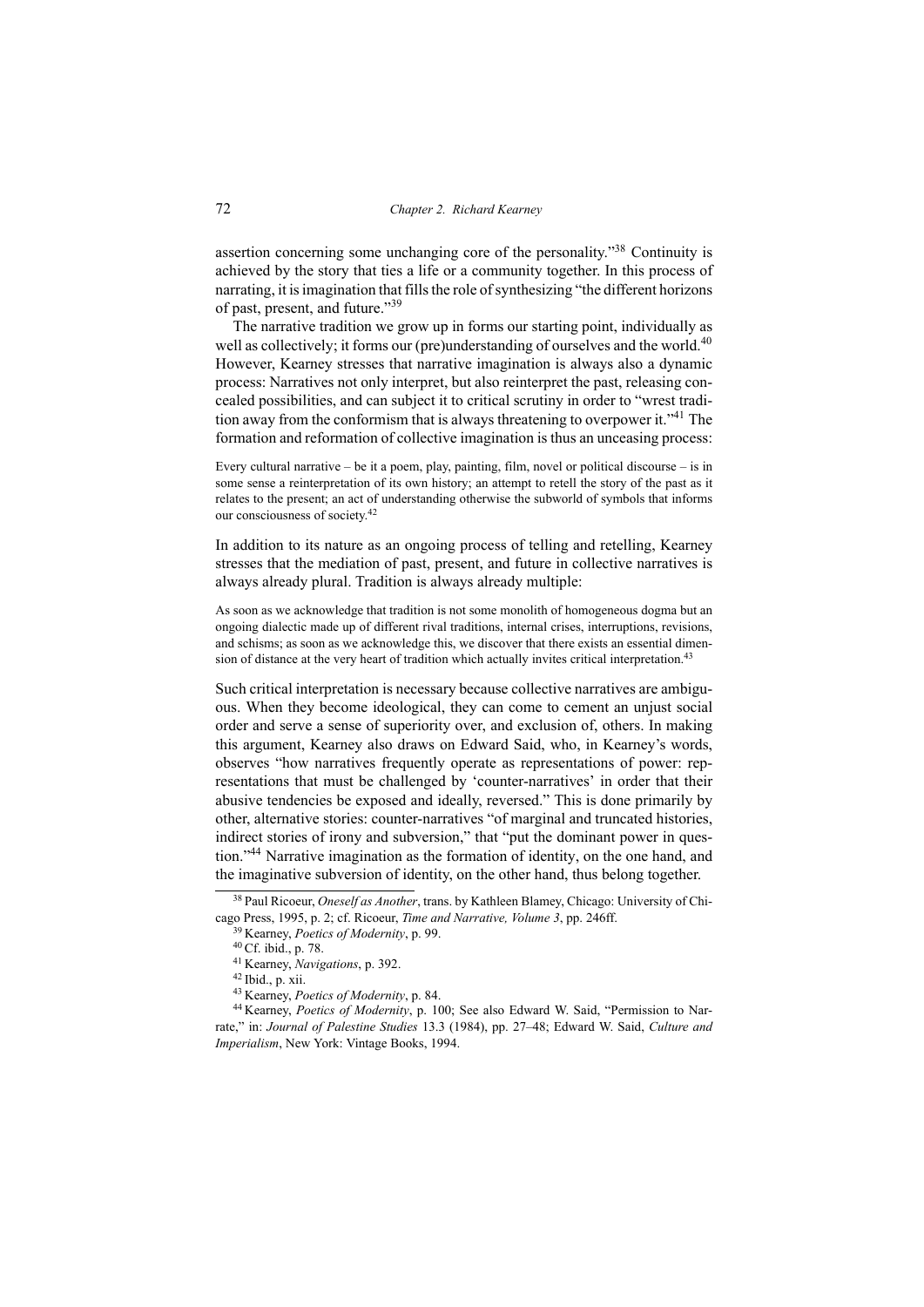A critical fluidity and openness pertains to narrative identity as long as we recognize that it is always something made and remade. … At its best, narrative imagination remains open to the possibility of its own self-deconstruction.<sup>45</sup>

Or, as he puts it elsewhere, imagination "has to remain *critical*, lest it congeal into a new ideology subordinating the catalysing power of dream to the literal demands of propaganda."<sup>46</sup> In order to give a place to both a hermeneutic of suspicion, which would critique or deconstruct these ideological aspects, and a hermeneutic of affirmation, which would retrieve what remains emancipatory and life-giving, Kearney proposes a "hermeneutic imagination capable of critical discrimination" between "falsifying and emancipating modes of symbolization."<sup>47</sup> A hermeneutics of affirmation focuses "not on the origin (*arche*) behind myths but on the end (*eschaton*) opened up in front of them,"<sup>48</sup> "the horizon of aspiration opened up by symbols."<sup>49</sup>

Instead of a "monolithic doctrine to which the citizens of the nation submissively conform," Kearney thus envisions national myths as symbols "bearing a plurality of meanings."<sup>50</sup> The universality of myth is a capacity to "migrate beyond national boundaries and translate into other cultures." Its universal value thus depends on its multiplicity, not on a universal univocity.<sup>51</sup> Instead of believing in myths as "ideological creeds," it becomes possible to "freely *reinvent* them as utopian metaphors."<sup>52</sup>

In sum, "[t]he idea that there exists some immutable 'essence' of national identity … is nonsense."<sup>53</sup> Kearney therefore proposes a "poetical fidelity" to the myths of tradition, that retains a "questioning attitude,"<sup>54</sup> particularly questioning where narrative eclipses and oppresses the narratives of others. Such a hermeneutically informed narrative imagination would read and interpret the stories of the past not for the sake of the past or its restoration,<sup>55</sup> but for the sake of the creative

<sup>45</sup> Kearney, *Poetics of Modernity*, p. 100.

<sup>46</sup> Richard Kearney, *Postnationalist Ireland: Politics, Culture, Philosophy*, London and New York: Routledge, 1997, p. 99.

<sup>47</sup> Kearney, *Poetics of Modernity*, p. 74.

<sup>48</sup> Kearney, *Navigations*, p. 394.

<sup>49</sup> Kearney, *Poetics of Modernity*, p. 74. What Kearney calls "archeological hermeneutics" seeks a "causal reference to some predetermining reality hidden behind the symbol." Utopian interpretation, in contrast, "discerns in symbols a reference that is not exhaustively determined by anterior causes. This utopian reference is a 'second order' signification, wherein a symbol can refer … [to] some 'surplus' meaning that transcends the the limits of ideology. Here value is in front of the symbol, not behind it; it is disclosed as a posterior horizon of possibilities." Ibid., p. 75.

<sup>50</sup> Kearney, *Navigations*, p. 397.

<sup>51</sup> Ibid.

<sup>52</sup> Ibid., p. 399.

<sup>53</sup> Ibid., p. 391.

<sup>54</sup> Kearney, *Poetics of Modernity*, p. 91.

<sup>55</sup> Cf. Kearney, *Navigations*, pp. xii, 397.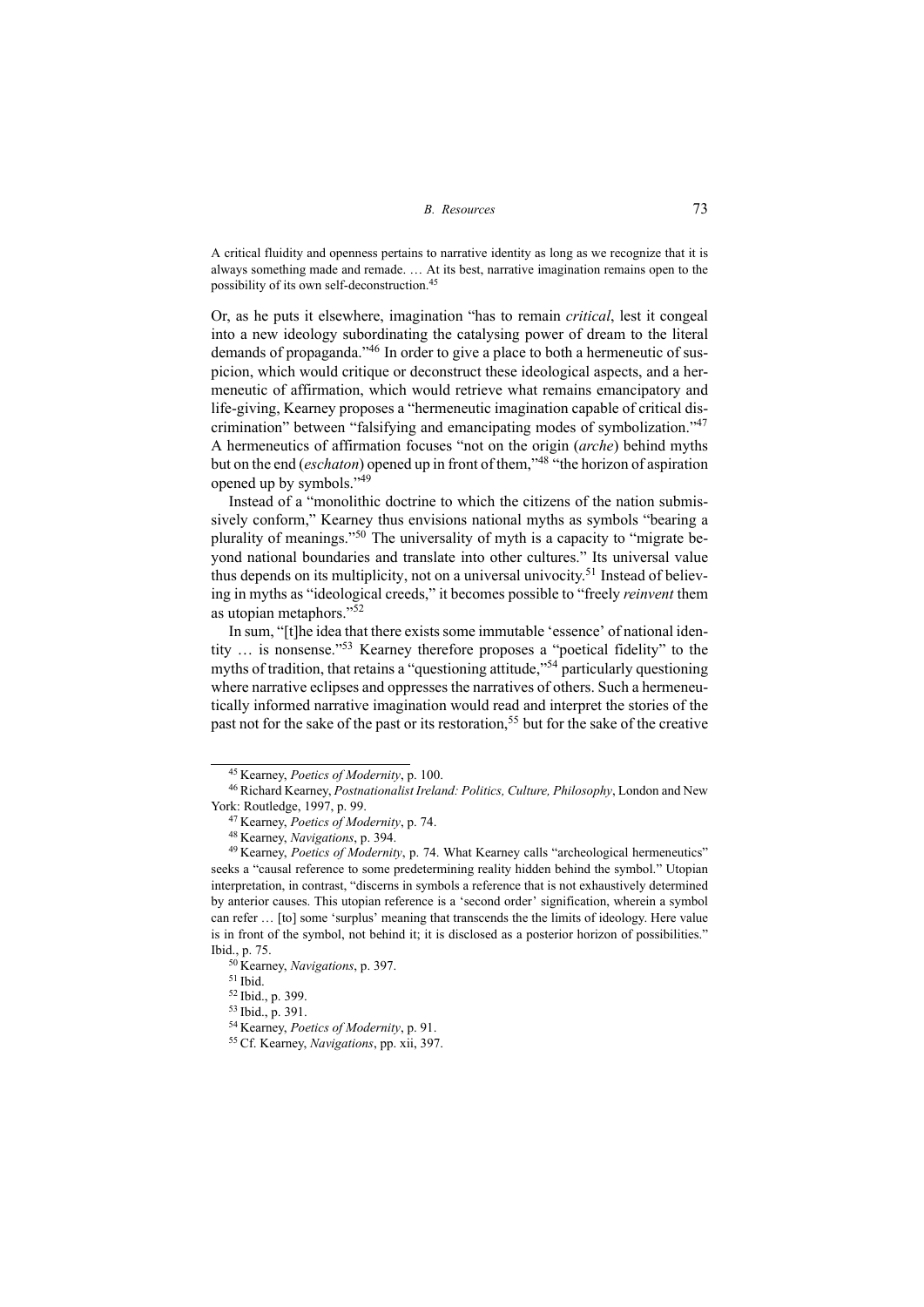transformation of the future, seeking to restore the "genuinely utopian projects of liberty" of the social imaginary.<sup>56</sup>

#### *4. Ireland: Retelling Nation*

The collective dimension of narrative imagination is deepened additionally when Kearney discusses the political imaginary of his native Ireland. In his 1997 *Postnationalist Ireland*, written and published during the Northern Ireland Peace Process which culminated in the 1998 Good Friday Agreement, Kearney sets out to investigate issues of nation, sovereignty, and political imagination as they pertain to the Irish situation.

Irish culture, Kearney argues, does not constitute a single entity, but must be understood as "a manifold of narratives that resist the uniformity of a closed system."<sup>57</sup> This diversity is not to be repressed but celebrated, for it yields a "*surplus* of cultural meaning" that allows contemporary Irish thought to resist "both the tyranny of a unitary identity and the sectarianism of embattled tribes."<sup>58</sup> Though Irish nationalism has been "extremely variegated" historically,<sup>59</sup> it has generally responded to this manifold by "*unifying* a variety of elements … into a certain *identity*, thereby imparting to them a special function of inclusion and exclusion."<sup>60</sup> Nationalism thus has a profoundly interpretative function as a "hermeneutic construct": "[N]ational identity cannot be predicated on any 'objective' characteristics (however intimately associated) but only on the view which the members of the 'nation' in question have of themselves."<sup>61</sup>

The Irish population was always already ethnically mixed, so ethno-cultural purism is "in fact a betrayal of the full complexity of Irish culture."<sup>62</sup> Both Ireland and Britain are "imagined communities," without recourse to a perennial essence, and therefore also capable of reimagining themselves.<sup>63</sup> Kearney calls for a "transition from traditional nationalism to a post-nationalism," which would preserve the emancipatory potential of Irish nationalism while reinterpreting it.<sup>64</sup>

Politically, this postnational model would be marked by interdependence: Instead of the two dominant options for Northern Ireland, remaining in the UK or joining the Republic of Ireland, a postnationalist Ireland would see a "confederation of councils," a "renunciation of sovereignty in favour [sic] of federated

<sup>56</sup> Kearney, *Poetics of Modernity*, p. 76.

<sup>57</sup> Kearney, *Navigations*, p. xviii.

<sup>58</sup> Ibid.

<sup>59</sup> Kearney, *Postnationalist Ireland*, p. 8.

<sup>60</sup> Ibid., pp. 8–9 For his understanding of nationalism, Kearney relies on Liah Greenfeld, *Nationalism: Five Roads to Modernity*. Cambridge: Harvard University Press, 1992.

<sup>61</sup> Ibid., 198n20.

<sup>62</sup> Ibid., p. 6.

<sup>63</sup> Ibid., p. 11. See Benedict Anderson, *Imagined Communities: Reflections on the Origin and Spread of Nationalism*. London and New York: Verso, 1983.

<sup>64</sup> Ibid., p. 59.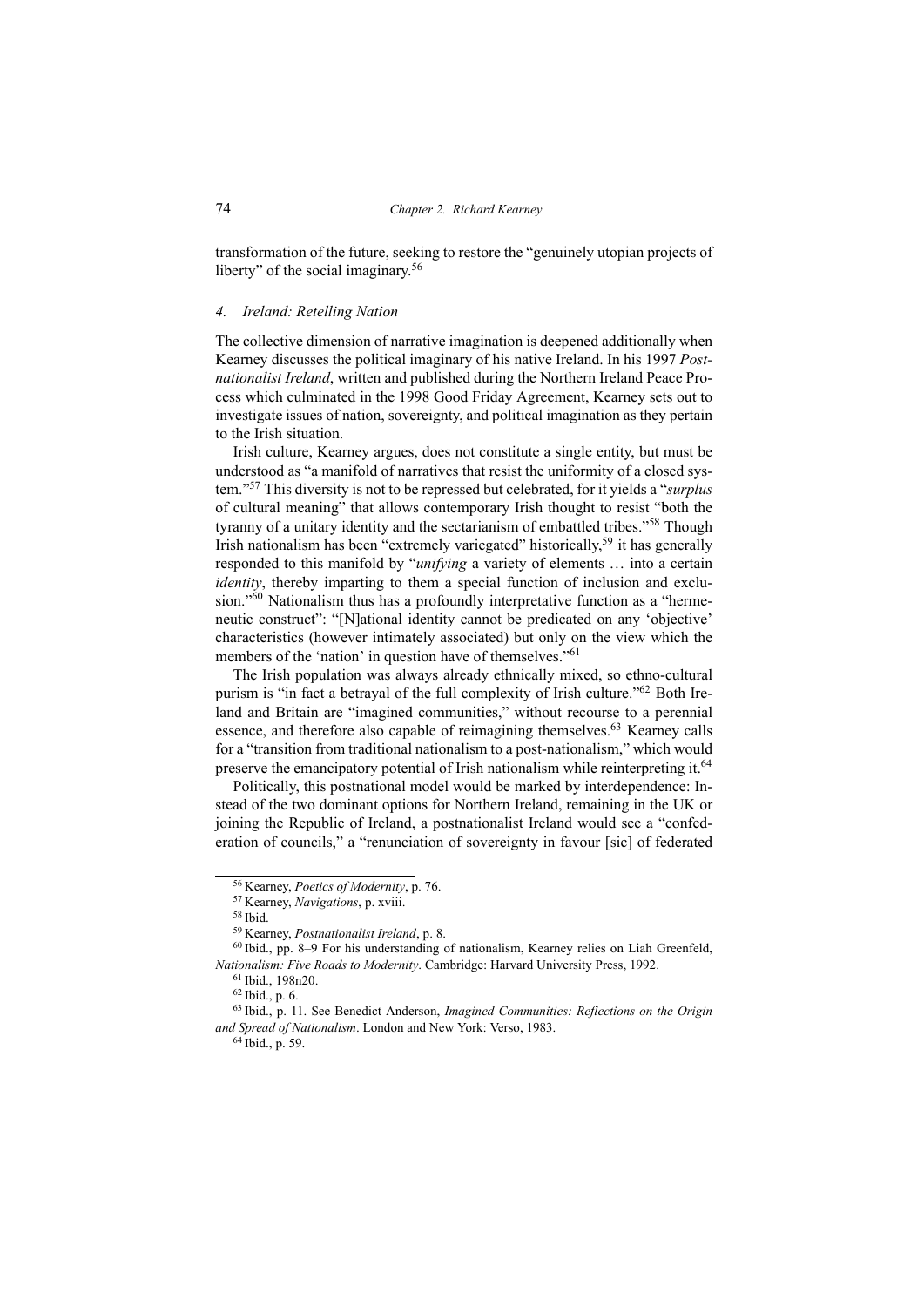political communities."<sup>65</sup> Kearney thus envisions a more distributed system of governance with both a stronger local belonging and a stronger European context. Kearney lays this out in greater detail than I will reproduce here, but it involves the possibility for citizens of Northern Ireland to "owe differing degrees of allegiance to an expanding range of identifications: from regional townland, parish or province to national constitution ('British or Irish or both') and, larger still, to the transnational union of Europe."<sup>66</sup> Nation and identity need to be separated from state and sovereignty, allowing for "more pluralist forms of association."<sup>67</sup>

Of particular interest for this study is Kearney's attention to the role *difference* plays in the construction of both Irish and British nationhood. He begins by noting the peculiarity that in the context of the Northern Ireland conflict, only *Irish* nationalism is referred to as *nationalism*. For it is *British* nationalism that has historically been the primary nationalist force in the British Isles, and far beyond, with a relatively clear and unambiguous relation of people to territory, sovereignty, and Church. However, in an unequal power balance, dominant nationalism becomes occluded: "By thus externalizing the crisis of national legitimation onto its neighbours or adversaries, British-English nationalism conveniently forgot that it was in fact the first of its kind in the world."<sup>68</sup>

This English nationalism itself has its roots on the Irish island. For the English, particularly English settlers in Ireland from the fourteenth century onward, it was especially important to distinguish themselves from the Irish population because their difference was not self-evident.<sup>69</sup> The statutes of Kilkenny of 1366 thus "instigated segregation between colonizer and colonized, fomenting political divisions between two supposedly incompatible 'peoples.'"<sup>70</sup> This border was carefully policed: marrying or commingling across the border was "'degeneracy' – that is, the falling outside the … *gens.*'" <sup>71</sup> Kearney sees here a first occurrance of the forging of an English, proto-British nation.<sup>72</sup> *Segregation* thus makes the nation: Dissociation is always already caught up with the associative movement of togetherness. "[W]hile it was Alfred's expansion of Wessex (871–99) that opened

<sup>65</sup> Ibid., p. 68. For this idea, Kearney draws on Hannah Arendt, *On Revolution*. London: Penguin, 1990.

<sup>66</sup> Kearney, *Navigations*, p. 6. "British or Irish or both" is a phrase from the Good Friday Agreement, which recognizes "the birthright of all the people of Northern Ireland to identify themselves and be accepted as Irish or British, or both, as they may so choose." The Northern Ireland Peace Agreement, 2.1.vi.

<sup>67</sup> Ibid., p. 16.

<sup>68</sup> Kearney, *Postnationalist Ireland*, p. 9, relying for the primacy of English nationalism on Greenfeld, *Nationalism*.

<sup>69</sup> Cf. ibid., 201n23.

<sup>70</sup> Kearney, *Navigations*, p. 6.

<sup>71</sup> Ibid.

<sup>72</sup> Cf. Robert Rees Davies, *Domination and Conquest: The Experience of Ireland, Scotland and Wales, 1100–1300*. Cambridge: Cambridge University Press, 1990.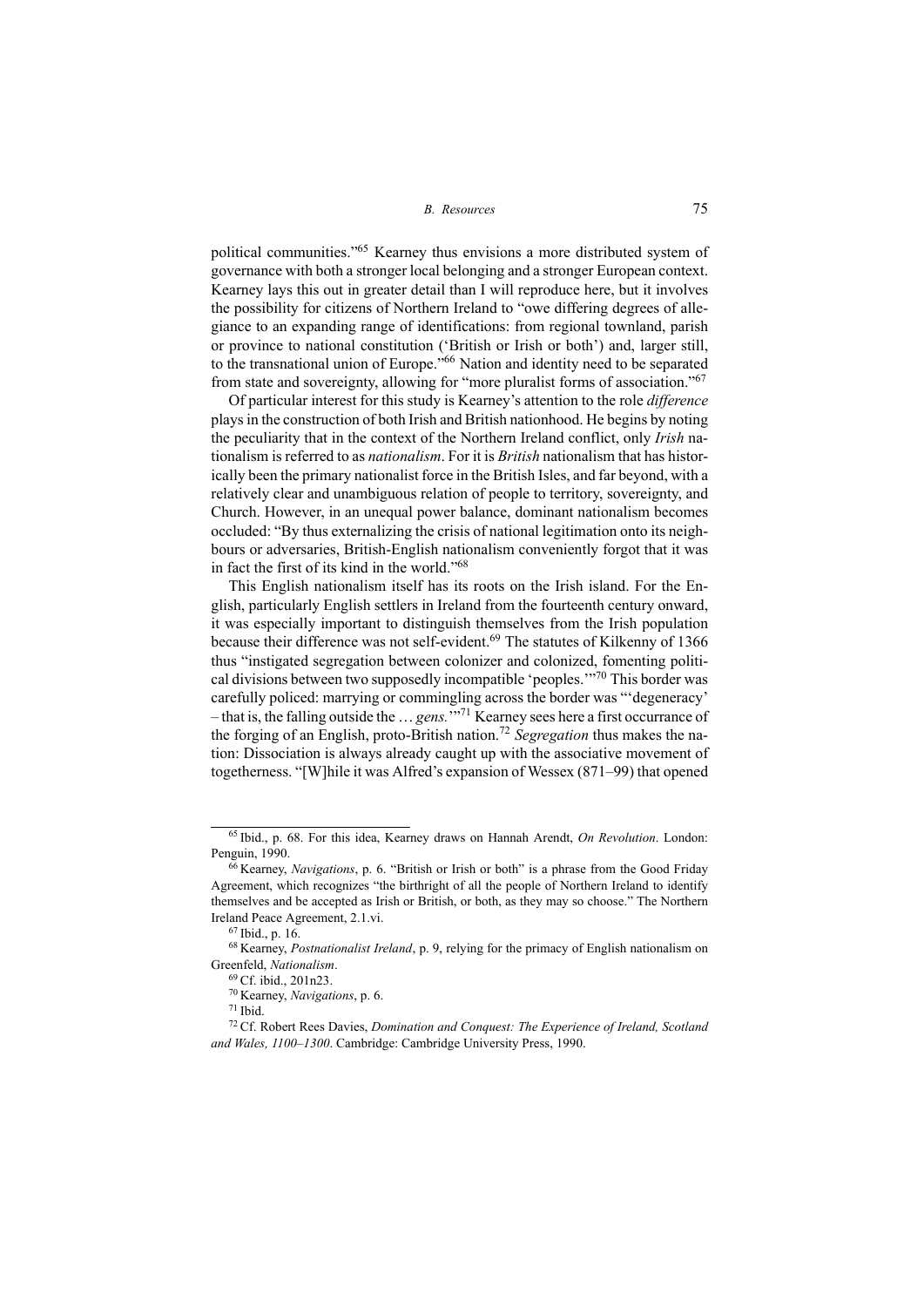the way, it was actually in the laboratory of Ireland that the English nation first saw itself in the glass and believed its image."<sup>73</sup>

In response, the Irish, too, came to define themselves as a *nacio*, as apparent in King Donald O'Neill's letter to the Pope in 1317, "affirming an unbroken historical continuity of the Irish people (*gens*) through their laws, speech and long memory of tribulations suffered at the hands of the colonial invaders."<sup>74</sup> This in spite of the fact, Kearney adds, that the Irish, too, were "a mongrelized ethnic mix of successive migrations."<sup>75</sup>

In the work of historian Linda Colley, Kearney finds further development of this idea of the doubling of Irish and British nationhood. Colley in turn draws on Edward Said. In his famous study *Orientalism*, Said had argued that it was particularly the objectification and domination of the Orient that allowed the European Occident to constitute and shape itself.<sup>76</sup> Similarly, Colley argues that the British nation constituted itself in and through the confrontation with, and subjugation of, the Other.<sup>77</sup> In addition to Ireland, Britain's eminent Others also included continental Europe, especially France, as well as the societies Britain came to dominate as a colonial ruler. However, Ireland played a special role amongst these as *both* a Catholic nation *and* a colonial subject, serving significantly as a place for the Protestant British empire to experiment with colonial rule before applying this knowledge in India and elsewhere.

The two national identities, British and Irish, are thus intimately caught up with one another, Kearney argues, describing them as Siamese twins, "joined at the hip of Ulster."<sup>78</sup>

Britain has always been obsessed by Ireland, and oblivious of it, at one and the same time. Ireland, and in particular Irish nationalism, is its alter ego, its ally and enemy, familiar and foreign. The other which defines, and undermines, its very identity. The double which haunts and fascinates.<sup>79</sup>

In Ireland, England is confronted with its own non-self-sufficiency: Its identity does not arise transparently from essence but is dependent on multiple negotiations, differentiations, and relational references. This confrontation with this ambiguity of national difference is what makes Ireland the "deconstructive seed at the heart of the British body politic."<sup>80</sup>

<sup>73</sup> Kearney, *Navigations*, p. 6.

<sup>74</sup> Ibid., pp. 6–7.

<sup>75</sup> Ibid., p. 7.

<sup>76</sup> Cf. Edward W. Said, *Orientalism*, London: Penguin Classics, 2003.

<sup>77</sup> Kearney, *Navigations*, p. 9; cf. Kearney, *Postnationalist Ireland*, 198n21. See also Linda Colley, *Britons: Forging the Nation, 1797–1837*. New Haven: Yale University Press, 1992.

<sup>78</sup> Kearney, *Navigations*, p. 7.

<sup>79</sup> Kearney, *Postnationalist Ireland*, pp. 9–10.

<sup>80</sup> Kearney, *Navigations*, p. 12. It appears that this particular dynamic, the narrative construction of a collective imaginary in reference to another concrete collective, does not appear again when Kearney is not explicitly discussing Ireland. This despite the focus of Kearney's 2005